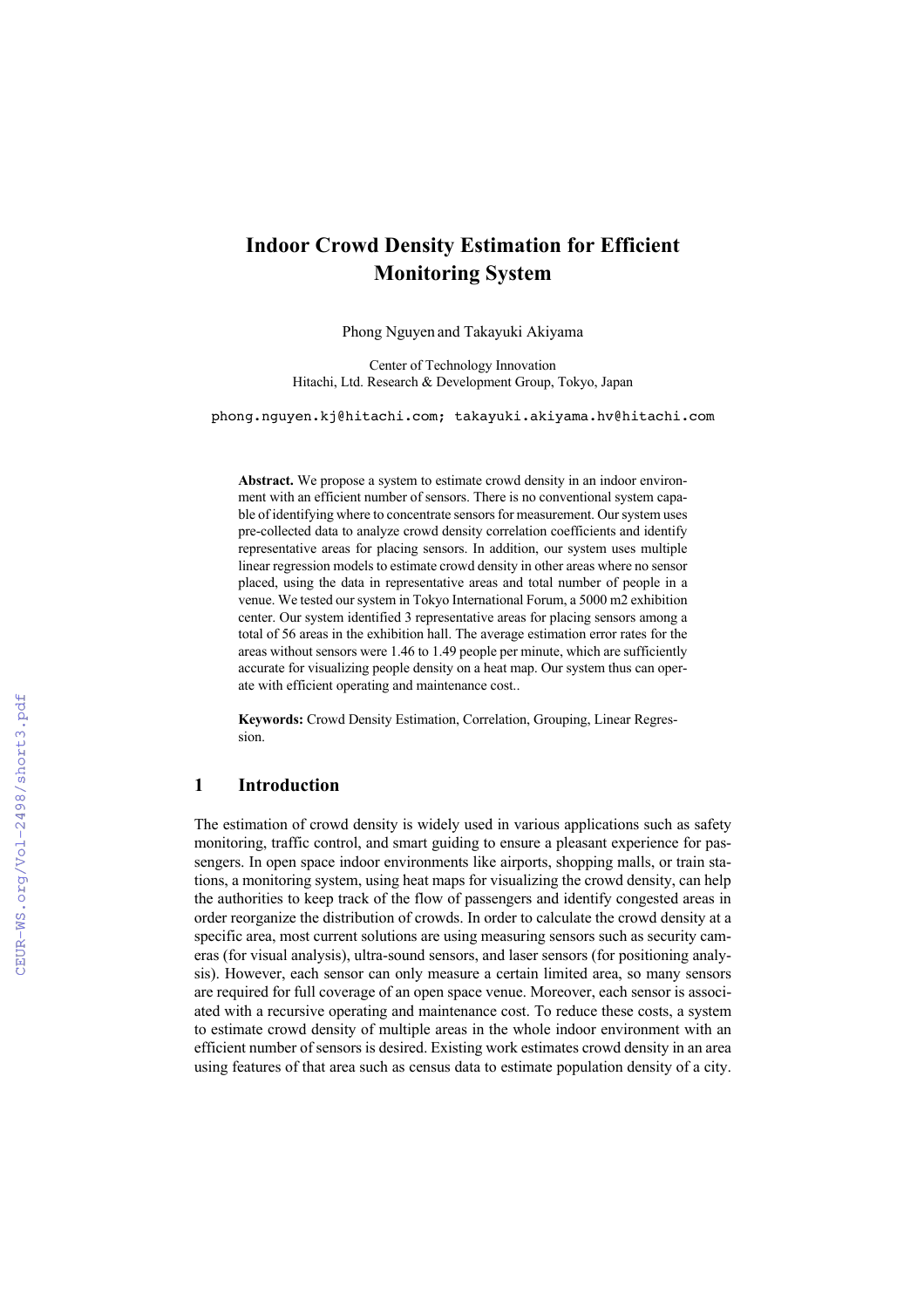But these data are not suitable to estimate a dynamic area in an indoor environment due to the difference in estimation resolution and the explanatory data are static. Other work estimates crowd density of an area by using the past data of the same area. Nevertheless, there is no work proposing a way to identify suitable areas for placing sensors and use the crowd density data from the measured areas to estimate crowd density in other areas.

Therefore, we propose a system capable of identifying where to place sensors in an indoor environment and use the data from the sensors to estimate the crowd density in the whole venue. Our system exploits supervised learning technique to reduce number of sensors. We have a data collection step to capture the crowd density in different areas in different time, and use those correlations in a grouping technique to identify representative areas for concentrating the placement of sensors. We then deploy linear regression models constructed from the collected data to estimate crowd density in other areas and create a heat map of the indoor environment.

To test our system, an experiment in Tokyo International Forum, a 5000 m2 exhibition center, was performed. We used 56 laser sensors to measure crowd density in the whole venue for a day, then reduced the number of sensors to 5 for another day to estimate the crowd density of the whole venue. Each sensor could measure the crowd density in an area of 10 m  $\times$  10 m. The average estimation error rate was 1.46 to 1.49 people per minute. Such results are sufficient to visualize the crowd density in a heat map accurately. Our result has shown that our system can work well in indoor environments where crowd density in different areas are highly correlated, e.g. exhibition center, museum, aquarium, etc.

This paper is a summarized version of another more detailed paper, which can be accessed at: http://bit.ly/ipin2019-nguyenp [13]

## **2 Proposed system**

In this section, we describe in detail how our system works. We use a supervised learning method, which includes a step for data collection and a step for building models and deploying them. In data collection step, we use crowd density measuring sensors such as security cameras and laser sensors for a full coverage monitoring in a targeted venue for a day. We use the data in the collection step to calculate correlations of crowd density among all areas in the venue. Based on the correlation value, we group areas and shortlist representative areas for keeping the measuring sensors. We then construct linear regression models for other areas by least square method, using the data in the representative areas and total number of people in the venue as the explanatory variables. In the deployment step, we use the data collected from representative areas to estimate the crowd density of other areas. We have a hypothesis that the linear regression models built by the data collected previously are still accurate for a certain time. In our experiment section, we will explain our validation on our models by using them to estimate the crowd density of the whole venue based on data from the previous day. The details in each step of our system are explained in these following steps:

*Step 1.* Data collection and correlation coefficients calculation.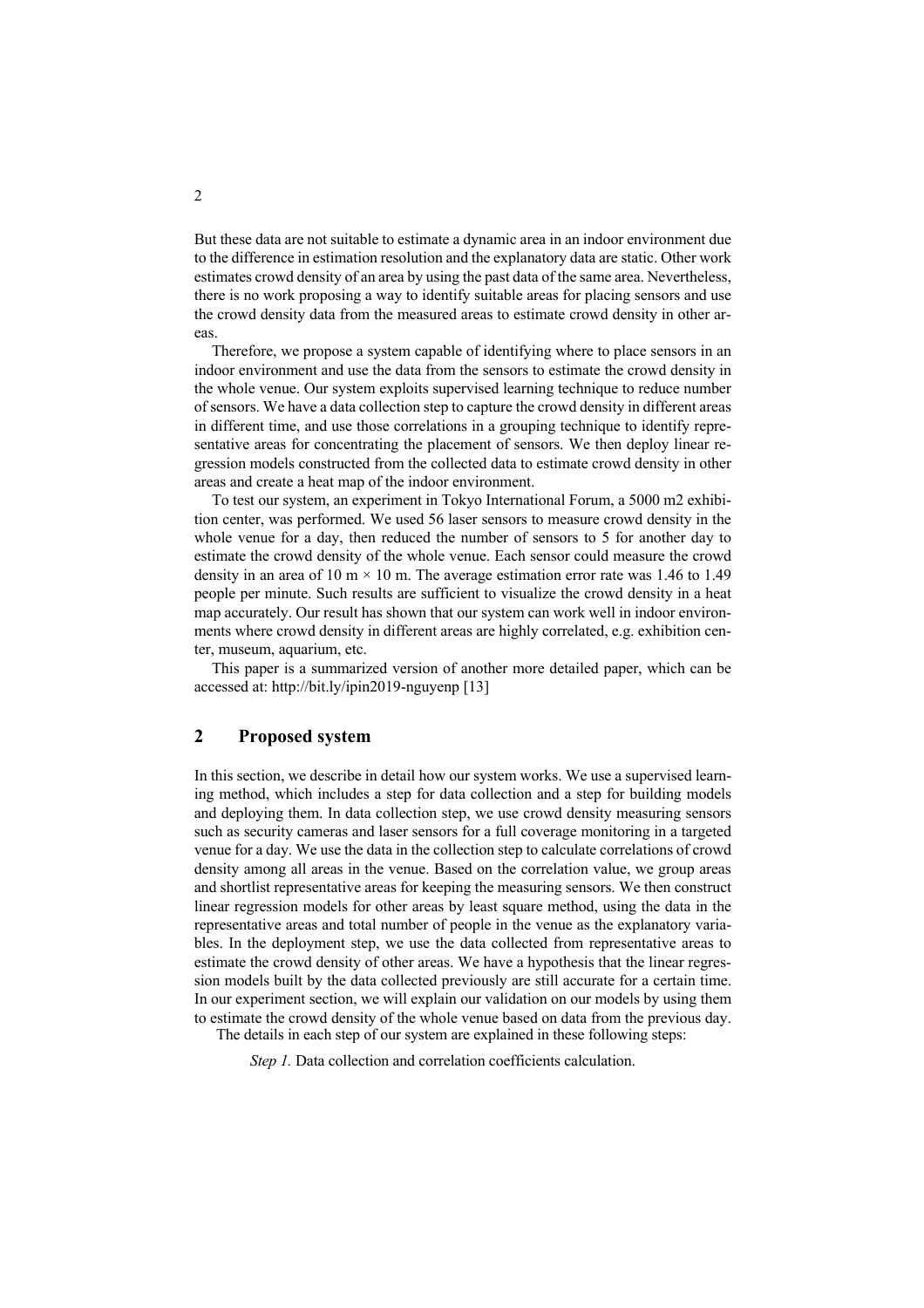*Step 2.* Areas grouping and representative areas identification.

*Step 3.* Estimation with linear regression models.

#### **2.1 Data collection and correlation coefficients calculation**

In order to select representative areas for placing sensors, we need to collect data of crowd density in the whole area for a certain time.

The whole venue is sliced and divided into a grid, where each cell is monitored by a crowd density measuring sensor. The size of each cell in the grid is decided by the measuring capability of a sensor. For example, a security camera can monitor the area with the size of 5 m  $\times$  5 m, or a laser sensor can capture the location of people in a 10 m  $\times$  10 m area, therefore, the size of a cell can be decided based on type of sensors and their specification. Each cell monitored by a sensor is referred to by the grid reference. On a two-dimensional map, a cell is identified by its row and column number. In this paper, we number the rows from top to bottom, and the columns from left to right as illustrated in Fig. 1.

During the data collection step, we collect data of crowd density measured by each sensor in each cell continuously. For each time interval, we count how many people in average inside a cell. Therefore, a data vector is used to store the average number of people in a cell:

$$
D_{(i,j)}[d_{t1}, d_{t2}, d_{t3}, ..., d_{tn}]
$$

where:

- $\bullet$  *t1, t2, ..., tn* is the sampling time;
- $D_{(i,j)}$  is a vector of crowd density in cell at row *i* and column *j*.
- *n* is the total number of data points collected;
- $d_t$  is the number of people inside cell  $(i, j)$  at time  $t$ .

After the data is collected for a certain time, we calculate correlation coefficients of crowd density of every pair of cells. The crowd density correlation coefficient between a pair of cells is calculated according to Pearson's correlation [10] formula:

$$
r_{(i,j)(k,e)} = \frac{n(\sum D_{(i,j)} D_{(k,e)}) - (\sum D_{(i,j)})(\sum D_{(k,e)})}{\sqrt{[n \sum D_{(i,j)}^2 - (\sum D_{(i,j)})^2][n \sum D_{(k,e)}^2 - (\sum D_{(k,e)})^2]}}
$$
(1)

where:

- *n* is the total number of data point collected in a cell.
- $D_{(i,j)}$  is a vector of crowd density in cell at row *i* and column *j*.
- $D_{(k,e)}$  is a vector of crowd density in cell at row *e* and column *k*.
- $r_{(i,j)(k,e)}$  is the correlation coefficient between  $D_{(i,j)}$  and  $D_{(k,e)}$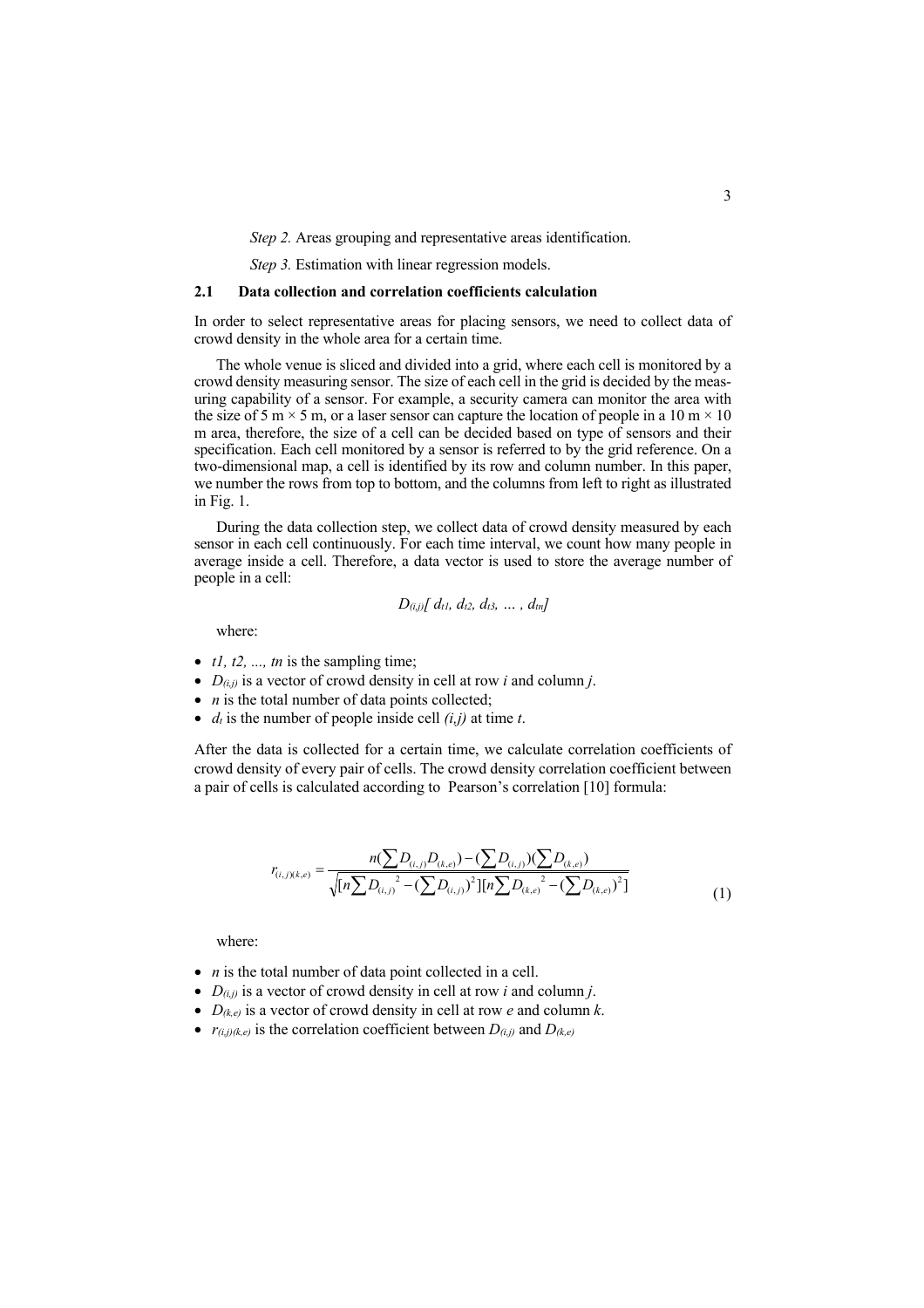The correlation coefficients measure the linear relationship between two cells, giving a value between -1 and +1 inclusive, where 1 is a perfect positive linear relationship,  $\overline{0}$ is no relationship, and -1 is a perfect negative linear relationship. The correlation coefficients between a pair of cells has commutative property (e.g. correlation coefficient of  $D(1,2)$  and  $D(3,4)$  is the same with correlation coefficient of  $D(3,4)$  and  $D(1,2)$ ), so we can remove the redundant calculations when we calculate the correlation coeffcients of every pair of cells. The results of calculating correlation coefficients can be stored in the upper half of a correlation matrix or correlation coefficient table.

#### **2.2 Areas grouping and representative areas identification**

We want to identify the strength in relationship among pairs of cells, therefore we convert all the correlation coefficients into their absolute value. The highly correlated pairs have the absolute correlation coefficients close to  $+1$ . By using a correlation coefficient threshold  $\gamma$  from 0.5 to 1, we can filter out those pairs whose relationships are weak. For example, if we choose the threshold  $\gamma$  to be 0.7, all pairs with absolute value of correlation coefficients lower than 0.7 will be removed from the table. The correlation coefficient table after filtering should only have the pairs with strong linear relationship. We call the table after filtering "highly correlated areas table".

In this table, a cell is linked with another cell with a high correlation coefficients. By iterating through all the links, we put linked cells into the same group. Two groups of cells will be distinguished if there is absolutely no link between any pair of cells belonging to each group. After the iteration, m groups can be identified, with  $0 \le m \le$ N/2, where N is the total number of cells of the grid. Number of groups m depends on the value of threshold  $\gamma$ , as  $\gamma$  is higher (closer to 1), m is smaller because more links are filtered out the highly correlated areas table.

In each group, a representative cell with the highest sum of the absolute value of correlation coefficients in highly correlated areas table is selected. The representative cells are the most suitable areas for concentrating the placement of sensors, and use the data collected in those cells to estimate other cells of the grid.

After grouping cells in the highly correlated areas table, there might be some other cells not belonging to any group because they were filtered out. Such cells are put into their respective groups by comparing their correlation coefficients with the representative cells. And cells which does not have any crowd density (e.g. due to blockage, security, etc), will have the default value of 0 crowd density.

The pseudocode of this step is provided in Fig. 1.

#### **2.3 Estimation with linear regression models**

The representative cells are where the crowd density measuring sensors are placed in order to collect data for explanatory variables in our regression models. Another explanatory variable in the linear regression model is the total number of people in the venue. To calculate the total number of people, measuring sensors are set up at entrances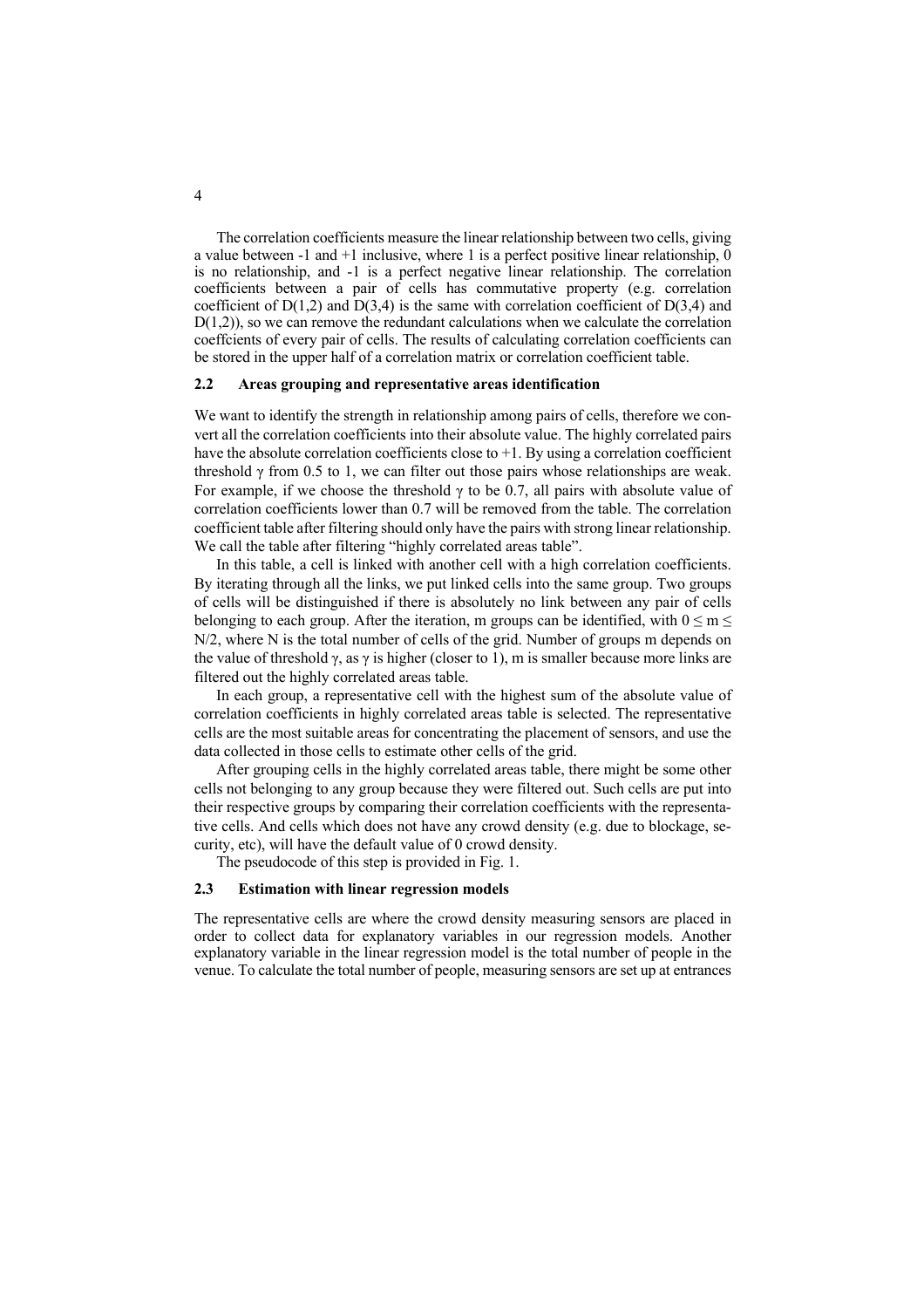**Input:** cell1, cell2 are 2 vectors storing the name of cells under tuple type (i,j) in highly correlated areas table, where cell1[i] and cell2[i] have correlation coefficients higher than γ.

**Initialize** count = 0, group = dictionary( $(i, j)$ ,0) with  $(i, j)$  is a tuple in cell1 and cell2, groupName = 1

```
for i = 1..len(cell1) do:
    if group[cell1[i]] == 0 and group[cell2[i]] == 0 then:
          group[cell1[i]] = groupName;
          group[cell2[i]] = groupName;
            groupName += 1;elif group[cell1[i]] := 0 and group[cell2[i]] == 0 then:
         group[cellZ[i]] = group[cellI[i]];
elif group[cell1[i]] == 0 and group[cell2[i]] != 0 then:
         group[cell1[i]] = group[cell2[i]];
elif group[cell1[i]] := 0 and group[cell2[i]] := 0 then:
      if group[cell1[i]] == group[cell2[i]] then: next;
       elif group[cell1[i]] > group[cell2[i]] then:
        group[ which group.value()==group[cell2[i]] ]=group[cell1[i]];
             next;
       elif group[cell1[i]] < group[cell2[i]] then:
        group[which group.value()==group[cell1[i]]]=group[cell2[i]];
            next;
```
**Fig. 1.** Pseudocode for putting cells into different group

and exits of the venue in order to count how many people enter and how many people leave the venue.

In the other words, our linear regression models use total number of people in the venue and the crowd density in a representative cell to estimate crowd density in other cells of the grid. The expression of the linear regression model is explained as follows:

$$
D_{(i,j)}(t) = \alpha + \beta_1 D_{(c,f)}(t) + \beta_2 P(t)
$$
 (2)

where:

- $D_{(i,j)}$  is a vector of crowd density in cell at row *i* and column *j*, which is in the same group with representative cell at row *c* and column *f.*
- $D_{(c,f)}$  is a vector of crowd density in representative cell at row *c* and column *f*.
- *t* is the time step measured.
- *P(t)* is the total number of people in the venue in time *t*.
- $\beta_1$  and  $\beta_2$  are the coefficients of a regression model for each estimated cell.
- $\bullet$  *a* is a constant default value of crowd density in a regression model for each esimated cell.

Each cell has its own model, using crowd density data in the representative cells and total number of people in the venue as the input. A heat map can be visualized after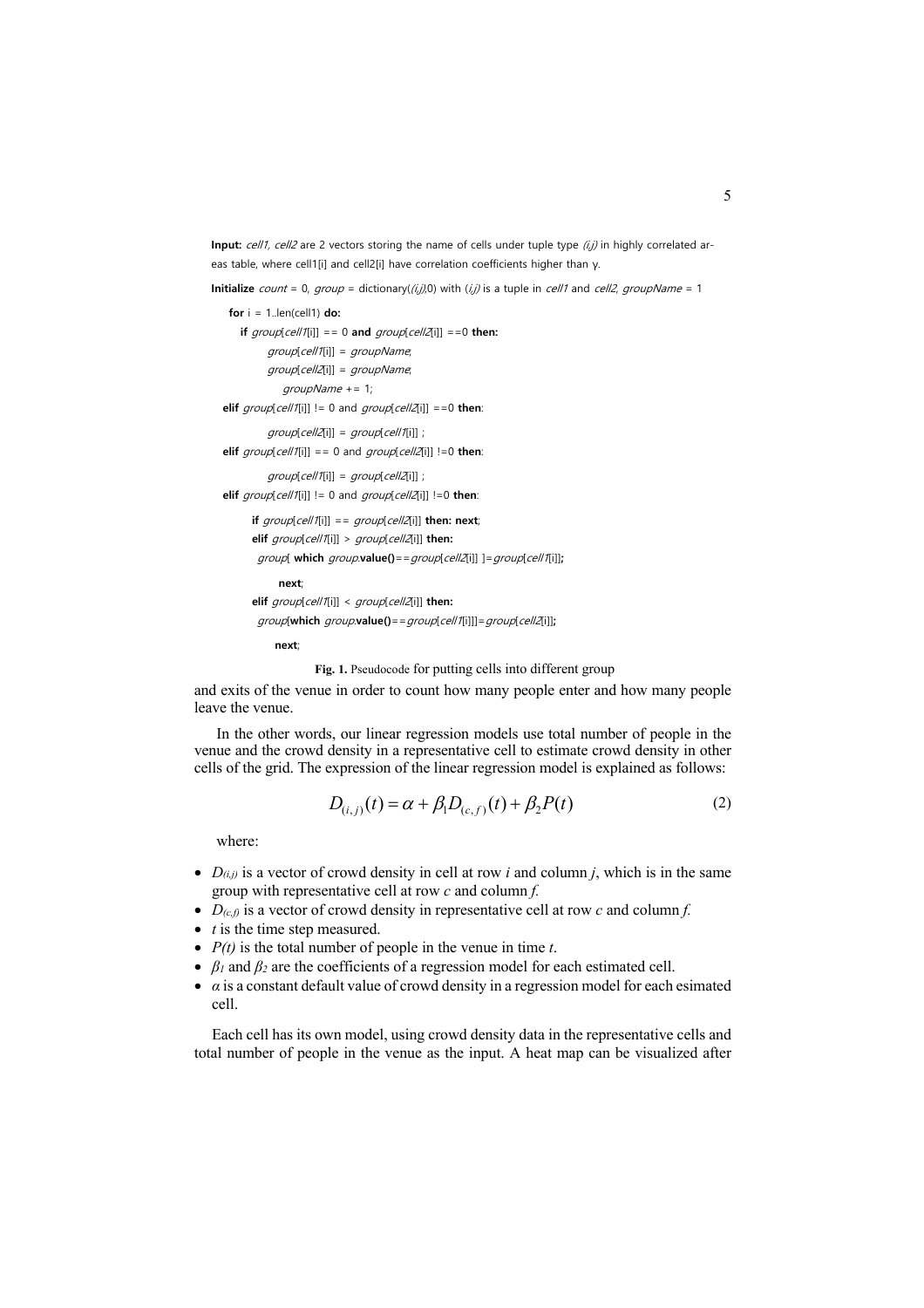crowd densities in all cells are estimated to help the authorities identify congested areas and monitor the distribution of crowd in an indoor environment.

# **3 Experimental Setup**

To validate our method, we set up an experiment to collect crowd density data in an exhibition center. We chose Hitachi Innovation Forum (HIF) event, a large exhibition show, as the experimental field for evaluating our proposed method. The event was held in Tokyo International Forum [11]. Table I summarizes the detailed specifications of the experiment.

According to size of the field, we divided it into a grid with 72 cells (6 rows x 12 columns), with each cell size is  $10 \text{ m} \times 10 \text{ m}$ . However, we only placed laser sensors in 56 cells because 16 cells were impassable to visitors. Each laser sensor can capture the number of visitors and exhibitors within the size of a cell. We counted the average number of people in each cell in every minute.

We collected data of the exhibition event for 2 days as we used the first day for identifying the representative cells and building the linear regression models, and the second day for testing and validating our proposed method.

| VENUE                         | <b>TOKYO INTERNATIONAL FORUM</b> |
|-------------------------------|----------------------------------|
| <b>DATE</b>                   | $30th - 31st$ October 2014       |
| <b>TIME</b>                   | $9:00am - 6.30pm$                |
| <b>POSITIONING TECHNOLOGY</b> | Laser Sensors                    |
| <b>SENSOR MAKER</b>           | <b>SICK</b> [12]                 |
| <b>NUMBER OF SENSORS</b>      | 56                               |
| <b>VENUE SIZE</b>             | $5000 \text{ m}^2$               |

**Table 1.** Experimental settings

## **4 Results and Evaluations**

We calculated the correlation matrix among all the cells in the first day of the exhibition, 30th October 2014. The correlation matrix included the correlation coefficients of all the pairs of cells.

We use threshold  $\gamma = 0.7$  to filter out cell pairs which have absolute value of correlation coefficients smaller than 0.7. Only 16 pairs of cells are identified in the highly correlated cells table.

After that, we put highly correlated cells into groups so that in one group all the cells were linked with each other by their correlation coefficients. According to the data in the first day (30th October 2014), we could identify three groups: group 1 included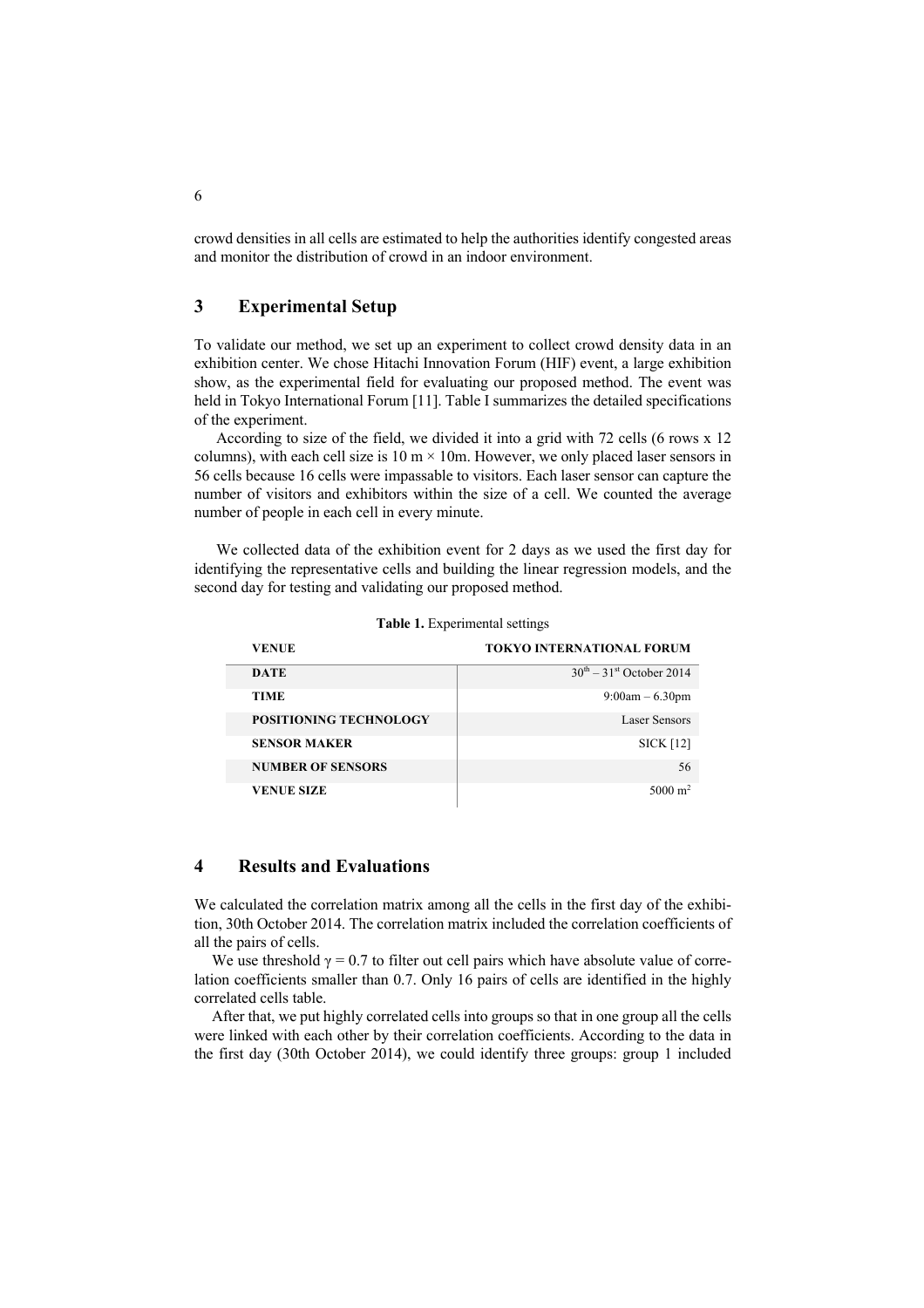(2,3), (2,4), (3,4) and (4,6); group 2 included (2,6), (3,5), and (3,6); group 3 included  $(2,8)$ ,  $(2,9)$ ,  $(3,7)$ ,  $(3,8)$ ,  $(3,9)$  and  $(4,8)$ . In each group, the cells which have highest sum of absolute value of correlation coefficients are  $(3,4)$ ,  $(3,6)$ , and  $(4,8)$ . We chose those 3 cells as the representative cells for keeping the sensors, and removed other sensors from all other cells. The remaining cells were put into the three groups by comparing the correlation coefficients with the representative cells.

Based on the data collected on 30th October 2014, we constructed a linear regression model for each cell based on formula (2), excluding the representative cells. We evaluated our estimation by 10-fold-cross-validation (10-fold CV) technique on 30th October and used the models training on whole data on 30th October to estimate the crowd density on 31st October with only using data from representative grids. The average error rates are 1.49 people per minute on 30th October and 1.48 people per minute with new data on 31st October. Fig. 2 shows the example of the estimation results for (3,7) in each day.

According to the histogram, most of the average errors were less than 1 people. In addition, 95% of average errors were less than 2.5 people.

80% of maximum errors were less than 15 people. There is an extreme case where the error has crossed over 80 people.

We also validated our method by using data on 31st October as training data and data on 30th October as test data. The results had average error rates of 1.47 people per minute for 10-fold-cross-validation on 31st October, and 1.46 people per minute for the test data of 30th October. 90% of average errors were also less than 2.5 people. In addition, 75% of maximum errors were below 5 people. These results indicated that our proposed method was reliable for deploying in exhibition center with robust estimation.

## **5 Conclusion**

This paper has presented a system for crowd density estimation using efficient number of sensors in indoor environment. Our system uses a supervised learning approach. We used pre-collected data to analyze correlation coefficients of crowd density among all areas in the venue. Based on the analysis results, we identified representative areas for concentrating the placement of sensors. Using the data collected from representative areas, we could estimate the crowd density of other areas in the whole venue using linear regression models.

To validate our system, we have trailed it in a 5000 m2 exhibition center. After collecting data for a day, we identified 3 areas that have high correlation coefficients with other areas. We used them as representative areas and we placed a sensor for each area. In addition, we placed 2 additional sensors at the entrance and exit to count the total number of people in the venue. Using the data collected from representative areas, we estimated the crowd density of other areas with average error rates ranging from 1.46 people per minute to 1.49 people per minute. These error rates are tolerable for visualizing crowd density of the whole exhibition center on a heat map and useful for monitoring the distribution of crowds in the venue. In other words, our system only used 5 sensors instead of 56 sensors for visualizing crowd density in the exhibition